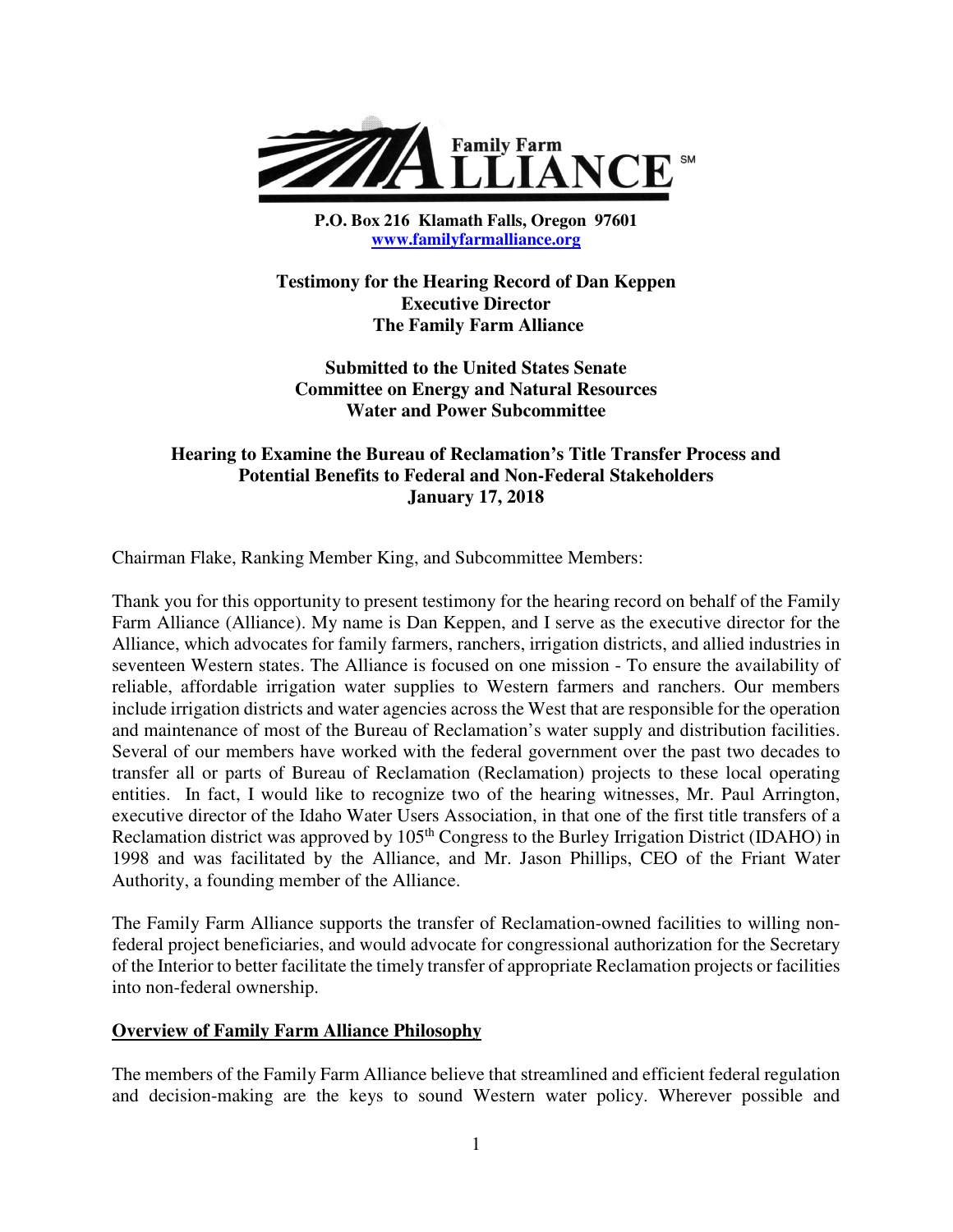practicable, meaningful delegation of decision-making authority and ownership responsibility should be transferred to the local level.

The Alliance believes that in the water arena, a "one size fits all approach" dictated from Washington is counterproductive and ineffective. Federal laws and regulations should be drawn to recognize that facts and circumstances can vary significantly from region to region. Given the federal ownership and liability for each Reclamation-owned water project, bureaucratic inefficiencies sometimes overlay the process of managing and operating this important water infrastructure, even though operations and maintenance are typically performed by non-federal state-based local entities, such as irrigation or water districts. Such facilities, known as "transferred works", where project operation, maintenance and replacement responsibilities (other than title) are contracted to the non-federal entity, are still owned by the federal government, superimposing a layer of bureaucratic federal control over a project that has, for all intents and purposes, been transferred (other than in title) to the non-federal entity. Many of these projects are ripe for title transfer, yet there remain many barriers to an efficient transfer of title out of federal ownership to these local operating entities.

# **Role of Family Farm Alliance in Advancing Project Title Transfers**

As noted above, Reclamation's transfer of canals, natural flow water rights, pumping plants, roads and other assets to Burley Irrigation District (BID) in 2000 was a watershed moment in the history of Western irrigated agriculture and the title transfer process. In the years leading up to that transfer, the BID demonstrated its ability to operate, maintain and manage its facilities in a highly professional and competent manner. The effort to transfer the facilities into BID ownership took eight years after the district completed repayment of the Project's construction cost.

The BID transfer was a primary objective of an initiative launched by the Alliance in 1997. That year, the Alliance distributed a survey to determine the level of interest among our members in developing a more coordinated and concerted effort to facilitate Reclamation project transfers to local water users. We decided to gather this information because of the lack of progress on pending legislation in Congress and a less than acceptable ability of Reclamation to process project transfer requests from local interests on a timely and effective basis.

Based on an overwhelmingly positive response received in these surveys, the Alliance Board of Directors established a "Project Transfer Council" and launched a related pilot project. The primary objective was to lay the groundwork for concerted Congressional action on project transfers with an immediate focus on helping both the Carlsbad (NEW MEXICO) and Burley irrigation districts with their project transfer legislation, both in Congress and with the Clinton Administration. By assisting both districts – both of which had been pursuing facilities transfers for quite some time and who were at the leading edge of title transfer efforts – we intended to create positive precedents others could follow.

In late 1997, the Alliance conducted a variety of organized activities intended to facilitate positive Congressional action on pending project transfer legislation. That effort was successful, and ultimately led to the historic transfer to BID two years later. Over a dozen other projects and facilities have been transferred to local interests since that time. Those local agencies are usually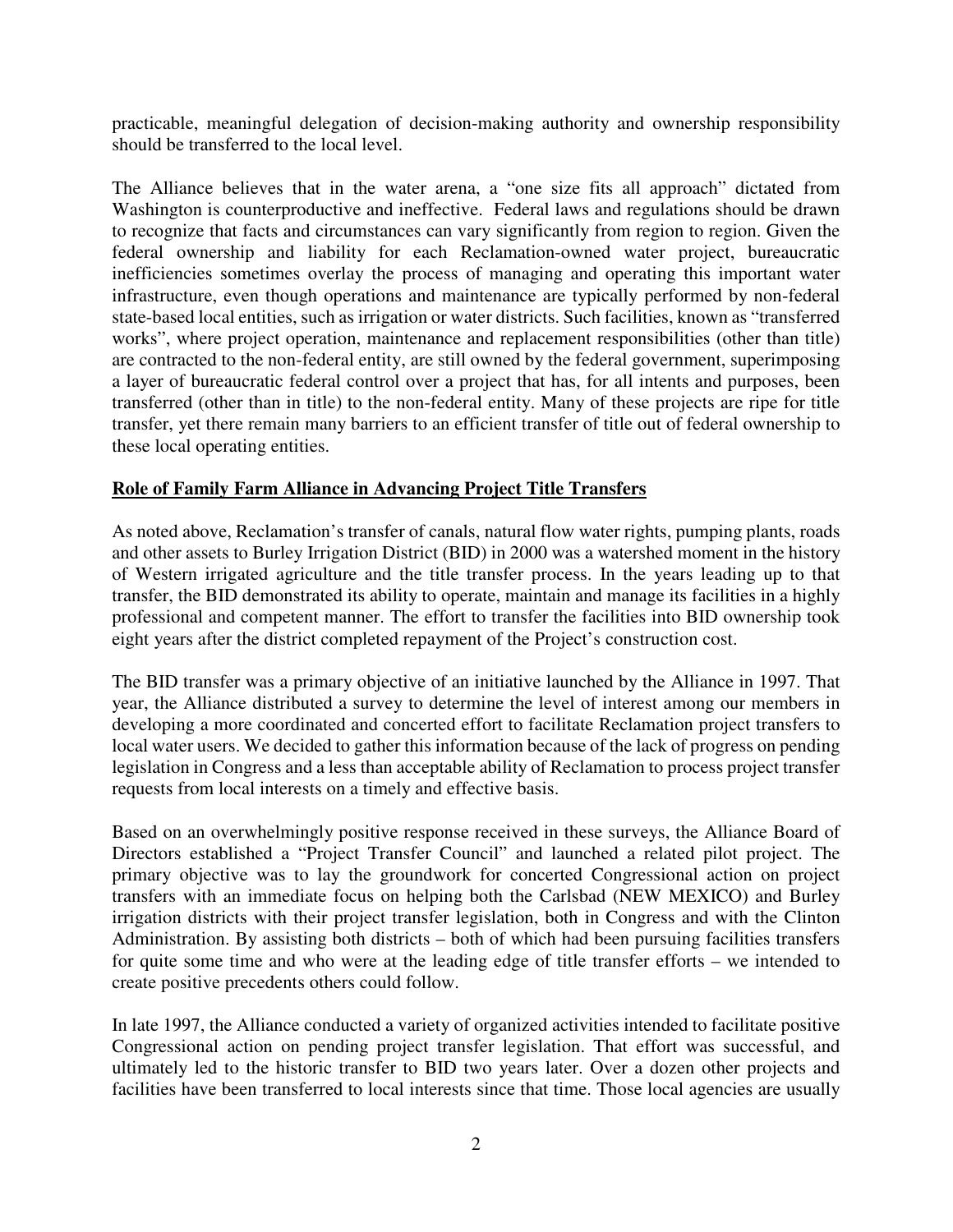the irrigation or water district that has fulfilled or is close to fulfilling its obligation to pay for construction of the project.

## **Benefits and Regulatory Challenges Associated with Title Transfers**

The Alliance believes title transfers are one of several positive means of strengthening control of water resources at the local level. In addition, they can help reduce federal costs and liability, and allow for a better allocation of federal resources. Operational decisions are more timely and many times are more cost effective when made at the local level. Further, maintenance and rehabilitation of our aging federally owned facilities is more effectively financed and constructed by the local agencies currently responsible for these activities. Title transfer allows for these operational and maintenance benefits to thrive, as title ownership of these facilities is placed with the local beneficiaries and the irrigation districts involved in managing these projects for their benefit. This allows for a broader portfolio of financing alternatives for cost effective reinvestment in these facilities to be made available at the local level.

Despite the benefits, local water agencies are many times discouraged from pursuing title transfer because the process is expensive and slow. Environmental analyses can be time-consuming, even for uncomplicated projects that will continue to be operated in the same manner as they always have been. National Environmental Policy Act (NEPA) and the procedures required to address real property and cultural and historic preservation issues are often very inefficient, time consuming and expensive. Moreover, every title transfer currently requires an act of Congress to accomplish, regardless of whether the project covers 10 acres or 100,000 acres.

# **"Managing for Excellence" Approach to Title Transfers**

The challenge associated with title transfers has been a major concern for our members in recent years, as well. We spent considerable time ten years ago working with Reclamation on the title transfer process via the "Managing for Excellence" (M4E) process. M4E was Reclamation's response to *Managing Construction and Infrastructure in the 21st Century Bureau of Reclamation*, a comprehensive report completed in 2006 by the National Research Council (NRC) of the National Academy of Sciences. Executing the action plan has been primary initiative for Reclamation. Alliance engagement in M4E and the related NRC study has been a priority with the Alliance since early 2005.

Through the M4E process, Reclamation developed a legislative concept for a programmatic approach intended to simplify transfer of federally owned irrigation facilities to the non-federal operating entity. The idea was to create a set of criteria to identify projects whose transfer to local ownership would not impact the environment or taxpayers. Facilities meeting the criteria could be transferred out of federal ownership by the Secretary of the Interior under a new standing authority to be granted by Congress. The Reclamation approach envisioned the use of existing procedures (such as a categorical exclusion) under the NEPA to streamline environmental reviews for proposed title transfers meeting the programmatic criteria.

In essence, Reclamation's approach would have requested that Congress delegate to the Secretary of the Interior the authority to transfer the ownership of eligible water projects to the non-federal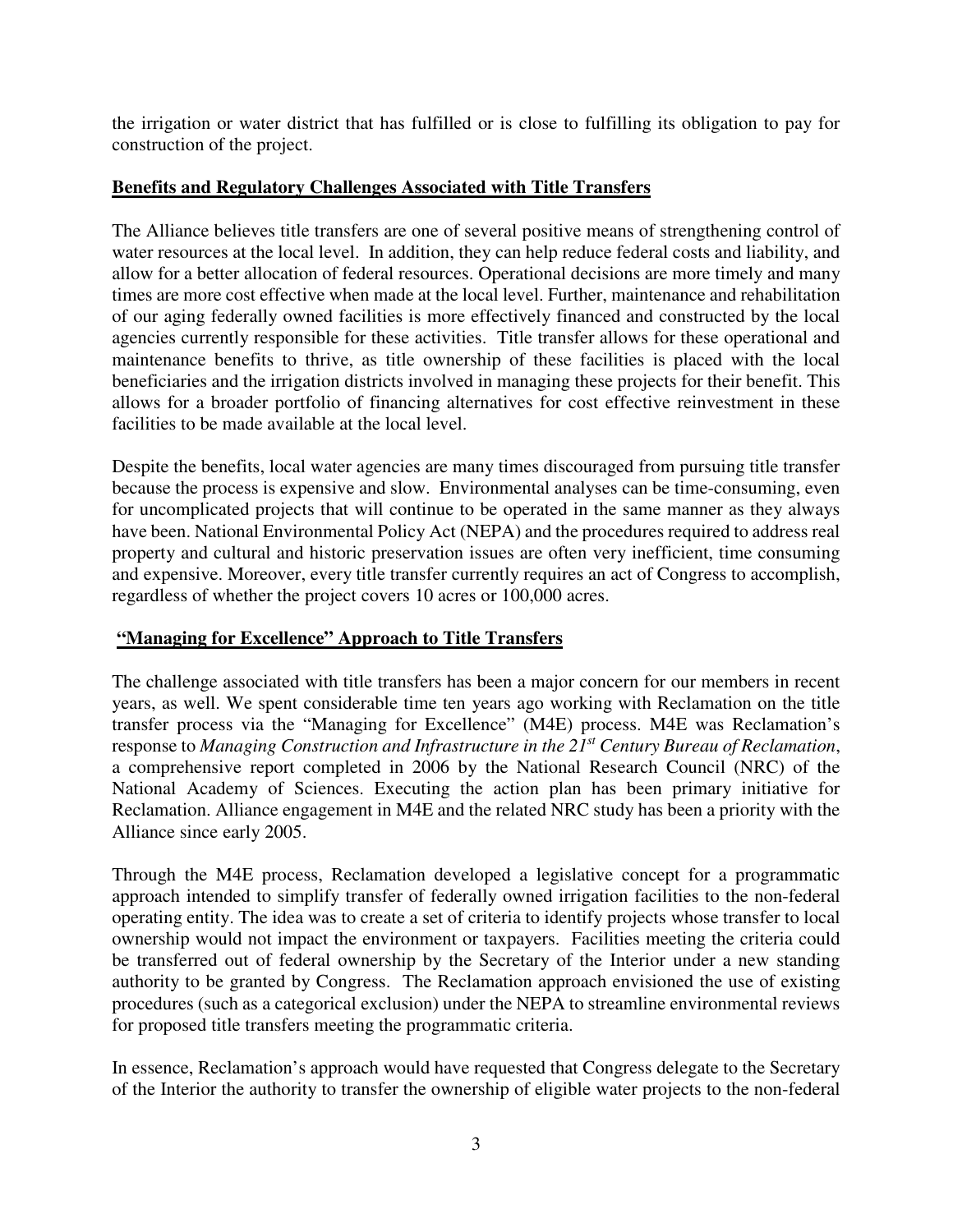operating entity. Consistent with the legislation, this could greatly reduce institutional barriers, such as time and expense that can impede transfers beneficial to both local interests and the federal government.

## **The Complexities and Importance of Project / Facilities Title Transfers**

Reclamation projects were built to grow the West, with the implied intent that, once the repayment contracts were paid off, Reclamation would turn these projects over to the local districts to operate, and in due time, transfer the title to the facilities. That simple concept has morphed over the years into a process that can be expensive, uncertain and very lengthy.

The Alliance believes Congress could make the process of title transfer for some projects much more user-friendly through this approach; however, we question what kind of transfer process the Secretary and Reclamation recommend. Federal legislation could be introduced to create an improved, more efficient manner for title transfers to move forward, and Congress must continue to oversee Reclamation's implementation of any legislation in order to not create more barriers in the process.

The Alliance believes such legislation would help those project beneficiaries interested in title transfer, in that the process of passing federal legislation for each and every title transfer would be greatly simplified through Secretarial order. However, some projects will continue to be more complex and still require lengthy NEPA, Endangered Species Act (ESA) and other expensive processes even with any new authorities provided through legislation.

Take, for example, the Newlands Project in Nevada, the oldest Reclamation project in the West. Today, almost 100 years after taking over the operations and maintenance responsibilities of the Newlands Project and after having repaid all project construction costs, the transfer of Project facilities to the Truckee-Carson Irrigation District (TCID) has not been achieved.

Part of the reason transfer has not occurred relates to funding. TCID has analyzed the prospect of a facilities transfer several times, only to conclude that the NEPA process would cost millions of dollars, and resulting in an uncertain outcome. Some of the reasons for this expense include the fact that TCID has been for years dealing with complex issues in the operation of the Project related to the ESA, Tribal water rights, and the fact that the largest land owner in the TCID is the U.S. Fish and Wildlife Service.

TCID could not sustain such an outlay and still financially support its operational and maintenance duties. For example, TCID is currently planning to design, fund and construct the permanent repair to the Truckee Canal. The NEPA work associated with developing an Extraordinary Operation and Maintenance Environmental Impact Statement for that project alone will exceed \$8 million, an amount that exceeds the district's annual budget. District managers believe that the cost and scope of an environmental review associated with a proposed Newlands Project facilities transfer would dwarf those associated with this canal repair effort.

The magnitude of the cost and time required to address historic preservation and NEPA issues for more complicated project title transfers in other parts of the West is staggering. This has proved to